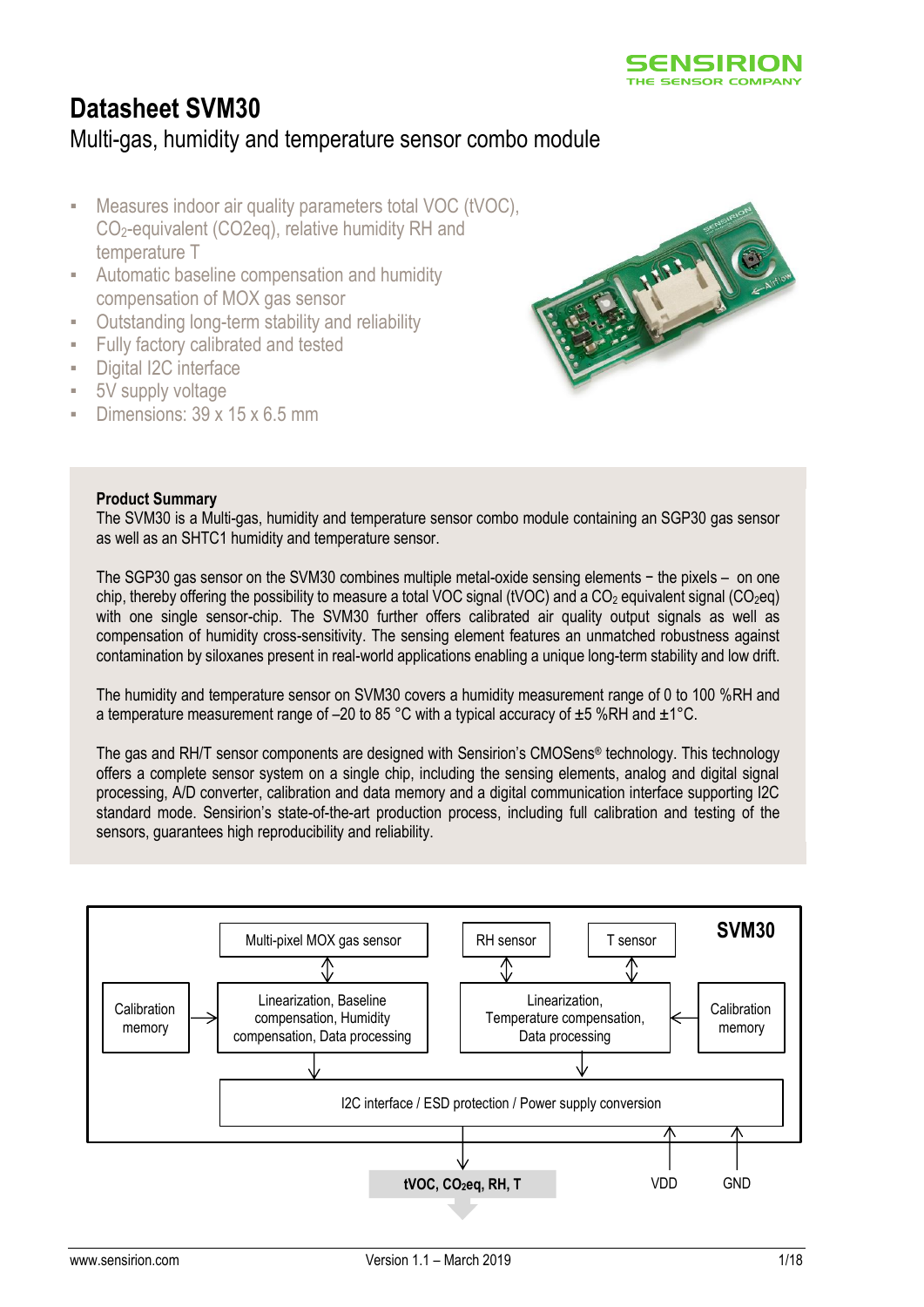

# **Content**

| 1 Gas, humidity and temperature sensor specification | 3  |
|------------------------------------------------------|----|
| 1.1 Gas sensing performance                          | 3  |
| 1.2 Air Quality Signals                              | 4  |
| 1.3 Relative humidity                                | 5  |
| 1.4 Temperature                                      | 5  |
| 1.5 Recommended operating conditions                 | 5  |
| 2 Electrical specification                           | 6  |
| 2.1 Electrical characteristics                       | 6  |
| 2.2 Absolute maximum ratings                         | 6  |
| 3 Timing specification                               | 6  |
| 3.1 Sensor system timing                             | 6  |
| 4 Mechanical specification                           | 7  |
| 4.1 Sensor dimensions and mechanical design          | 7  |
| 4.2 Connector specification and pin assignment       | 7  |
| 5 Interface specification                            | 8  |
| 6 Operation                                          | 9  |
| 6.1 Power-Up and Communication Start                 | 9  |
| 6.2 Measurement Communication Sequence               | 9  |
| 6.3 Measurement Commands                             | 11 |
| 6.4 Soft Reset                                       | 13 |
| 6.5 Get Serial ID                                    | 13 |
| 6.6 Checksum Calculation                             | 14 |
| 6.7 Conversion of the sensor output for RH and T     | 14 |
| 7 Application description                            | 15 |
| 7.1 Typical application diagram                      | 15 |
| 7.2 Mounting recommendations                         | 15 |
| 8 Quality                                            | 16 |
| 9 Ordering Information                               | 16 |
| 10 Important notices                                 | 17 |
| 10.1 Warning, personal injury                        | 17 |
| 10.2 ESD precautions                                 | 17 |
| 10.3 Warranty                                        | 17 |
| 11 Revision history                                  | 18 |
| 12 Headquarters and subsidiaries                     | 18 |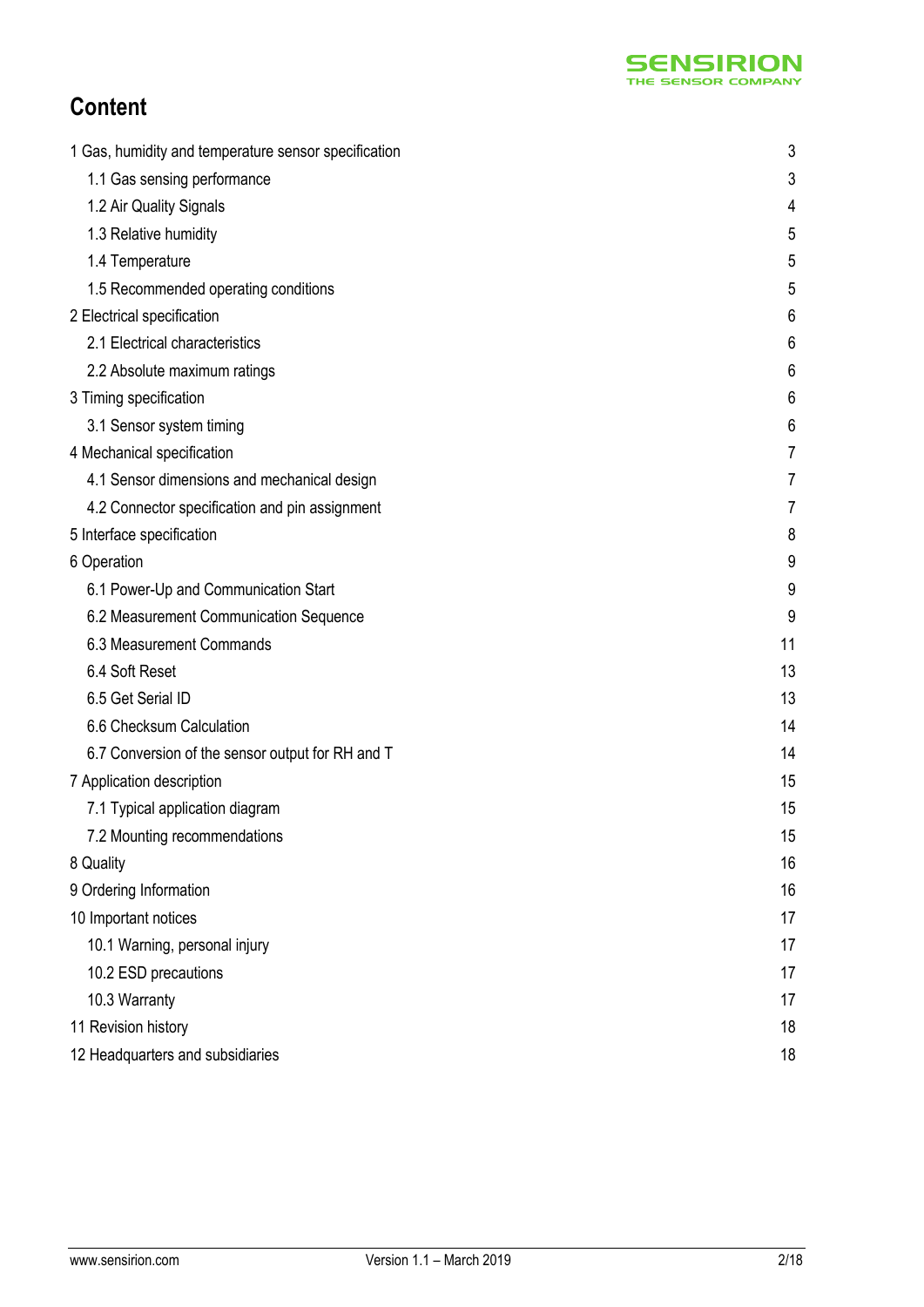

# **1 Gas, humidity and temperature sensor specification**

#### **1.1 Gas sensing performance**

The values listed in **[Table 1](#page-2-0)** are valid at 25°C, 50% RH and typical VDD.

| Parameter                            | Signal                | Values                                                                  | Comments                                                                                                                                                                                                                                                                                                                                             |                     |  |  |
|--------------------------------------|-----------------------|-------------------------------------------------------------------------|------------------------------------------------------------------------------------------------------------------------------------------------------------------------------------------------------------------------------------------------------------------------------------------------------------------------------------------------------|---------------------|--|--|
| Measurement                          | Ethanol signal        | 0 ppm to 1000 ppm                                                       |                                                                                                                                                                                                                                                                                                                                                      |                     |  |  |
| range <sup>1</sup>                   | $H2$ signal           | 0 ppm to 1000 ppm                                                       |                                                                                                                                                                                                                                                                                                                                                      |                     |  |  |
| Specified<br>Ethanol signal          |                       | 0.3 ppm to 30 ppm                                                       | The specifications below are defined for this measurement                                                                                                                                                                                                                                                                                            |                     |  |  |
| measurement<br>range                 | $H_2$ signal          | 0.5 ppm to 3 ppm                                                        | range <sup>2</sup> . The specified measurement range covers the gas<br>concentrations expected in indoor air quality applications.                                                                                                                                                                                                                   |                     |  |  |
|                                      | Ethanol signal        | see Figure 1<br>typ.: 15% of meas. value                                | Accuracy of the concentration c<br>determined by                                                                                                                                                                                                                                                                                                     | $C_{ref} = 0.4$ ppm |  |  |
| Accuracy <sup>3</sup> , <sup>4</sup> | $H_2$ signal          | see Figure 2<br>typ.: 10% of meas. value                                | $\ln\left(\frac{c}{c_{ref}}\right) = \frac{(s_{ref}-s_{out})}{a}$<br>$a = 512$<br>Sout: EthOH/H <sub>2</sub> signal output<br>at concentration c<br>Sref. EthOH/H <sub>2</sub> signal output<br>at $0.5$ ppm $H2$                                                                                                                                    | $C_{ref} = 0.5$ ppm |  |  |
| Sensitivity                          | Ethanol signal        | $-1.0$                                                                  | Sensitivity n is defined by<br>$\frac{s_{ref} - s_{out}}{512} = -n \cdot \ln \left( \frac{c}{c_{ref}} \right)$<br>The typical numerical value of n is $n = -1$ for both, the<br>Ethanol and H <sub>2</sub> signal. The sensitivity is understood as an<br>average value over the specified measurement range as<br>determined by a least square fit. |                     |  |  |
|                                      | $H2$ signal           | $-1.0$                                                                  |                                                                                                                                                                                                                                                                                                                                                      |                     |  |  |
| Sensitivity                          | Ethanol signal        | typ. tolerance: $\pm 7\%$ rel. error<br>max. tolerance: ±14% rel. error |                                                                                                                                                                                                                                                                                                                                                      |                     |  |  |
| tolerance <sup>3</sup>               | $H2$ signal           | typ. tolerance: ±7% rel. error<br>max. tolerance: ±14% rel. error       |                                                                                                                                                                                                                                                                                                                                                      |                     |  |  |
| Long-term drift <sup>3, 5</sup>      | Ethanol signal        | see Figure 3<br>typ.: 1.3% of meas. value                               | Change of accuracy over time: Siloxane accelerated                                                                                                                                                                                                                                                                                                   |                     |  |  |
|                                      | $H_2$ signal          | see Figure 4<br>typ.: 1.3% of meas. value                               | lifetime test <sup>6</sup>                                                                                                                                                                                                                                                                                                                           |                     |  |  |
| Resolution                           | Ethanol signal        | 0.2 % of meas. value                                                    | Resolution of Ethanol and H <sub>2</sub> signal outputs in relative<br>change of the measured concentration                                                                                                                                                                                                                                          |                     |  |  |
|                                      | $H_2$ signal          |                                                                         |                                                                                                                                                                                                                                                                                                                                                      |                     |  |  |
| Sampling                             | Ethanol signal        | Max. 40 Hz                                                              | Compare with minimum measurement duration in Table 13                                                                                                                                                                                                                                                                                                |                     |  |  |
| frequency                            | H <sub>2</sub> signal |                                                                         |                                                                                                                                                                                                                                                                                                                                                      |                     |  |  |

<span id="page-2-0"></span>**Table 1** Gas sensing performance.

 $1$  Exposure to ethanol and H<sub>2</sub> concentrations up to 1000 ppm have been tested. For applications requiring the measurement of higher gas concentrations please contact Sensirion.

<sup>2</sup> ppm: parts per million. 1 ppm = 1000 ppb (parts per billion)

<sup>3</sup> 90% of the sensors will be within the typical accuracy tolerance, >99% are within the maximum tolerance.

<sup>4</sup> Valid at an air flow of > 1m/s.

<sup>&</sup>lt;sup>5</sup> The long-term drift is stated as change of accuracy per year of operation.

<sup>6</sup> Test conditions: operation in 250 ppm Decamethylcyclopentasiloxane (D5) for 200h simulating 10 years of operation in an indoor environment.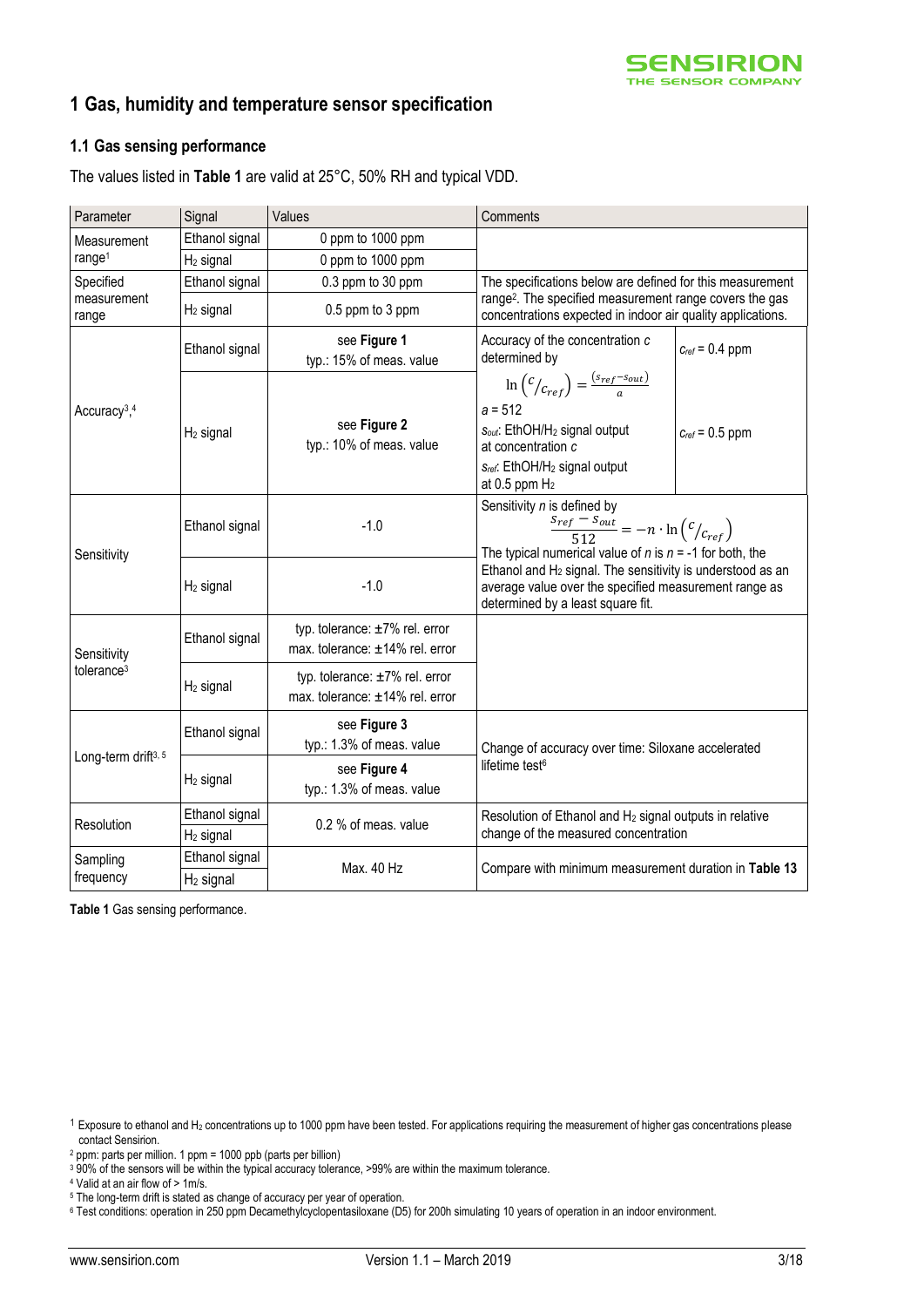

#### **Accuracy ethanol signal**



<span id="page-3-0"></span>**Figure 1** Typical and maximum accuracy tolerance in % of measured value at 25°C, 50% RH and typical VDD. The sensors have been operated for at least 24h before the characterization.

#### **Long-term drift Ethanol signal**

**1.2 Air Quality Signals**



<span id="page-3-2"></span>**Figure 3** Typical and maximum long-term drift in % of measured value at 25°C, 50% RH and typical VDD. The sensors have been operated for at least 24h before the first characterization.

### **Accuracy H<sup>2</sup> signal**



<span id="page-3-1"></span>**Figure 2** Typical and maximum accuracy tolerance in % of measured value at 25°C, 50% RH and typical VDD. The sensors have been operated for at least 60h before the characterization.

#### **Long-term drift H<sup>2</sup> signal**



<span id="page-3-3"></span>**Figure 4** Typical and maximum long-term drift in % of measured value at 25°C, 50% RH and typical VDD. The sensors have been operated for at least 60h before the first characterization.

| Parameter     | Signal                  | Value                     | Comments                                                                                      |
|---------------|-------------------------|---------------------------|-----------------------------------------------------------------------------------------------|
|               | <b>TVOC</b> signal      | 0 ppb to $60000$ ppb      | Maximum possible output range. The gas                                                        |
| Output range  | $CO2$ eq signal         | 400 ppm to 60000 ppm      | sensing performance is specified for the<br>measurement range as defined in Table 1           |
|               |                         | 0 ppb - 2008 ppb          | 1 ppb                                                                                         |
|               | <b>TVOC</b> signal      | 2008 ppb - 11110 ppb      | 6 ppb                                                                                         |
|               |                         | 11110 $ppb - 60000$ $ppb$ | 32 ppb                                                                                        |
| Resolution    | $CO2$ eq signal         | 400 ppm - 1479 ppm        | 1 ppm                                                                                         |
|               |                         | 1479 ppm - 5144 ppm       | 3 ppm                                                                                         |
|               |                         | 5144 ppm - 17597 ppm      | $9$ ppm                                                                                       |
|               |                         | 17597 ppm $-60000$ ppm    | 31 ppm                                                                                        |
| Sampling rate | <b>TVOC</b> signal      | 1 Hz                      | The on-chip baseline compensation algorithm<br>has been optimized for this sampling rate. The |
|               | 1 Hz<br>$CO2$ eq signal |                           | sensor shows best performance when used<br>with this sampling rate.                           |

#### **Table 2** Air quality signal specification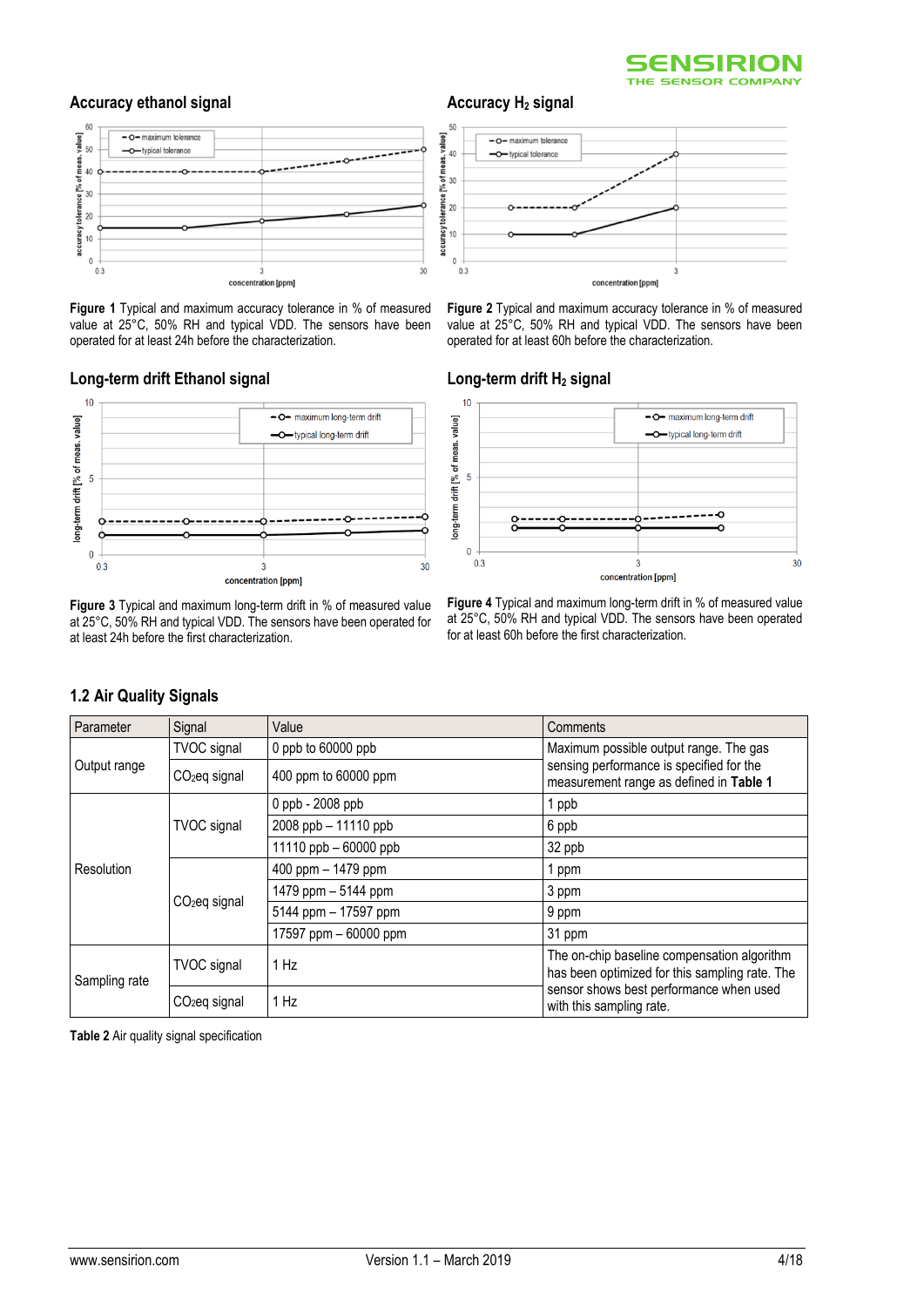



<span id="page-4-2"></span>**Figure 5** Simplified version of the functional block diagram showing the signal paths of the gas sensor SGP30.

#### **1.3 Relative humidity**

<span id="page-4-1"></span><span id="page-4-0"></span>

| Parameter                       | Conditions                               | Value  | Units |
|---------------------------------|------------------------------------------|--------|-------|
| Accuracy tolerance <sup>7</sup> | In range of 25  75 %RH and 5  55 °C      | ±5.0   | %RH   |
| Repeatability <sup>8</sup>      |                                          | 0.1    | %RH   |
| Resolution <sup>9</sup>         |                                          | 0.01   | %RH   |
| Hysteresis                      |                                          | $\pm$  | %RH   |
| Operating range                 | non-condensing environment <sup>10</sup> | 0100   | %RH   |
| Response time <sup>11</sup>     | $\tau$ 63%                               | 8      | s     |
| Long-term drift <sup>12</sup>   | Typ.                                     | < 0.25 | %RH/y |

**Table 3:** Humidity sensor specification

#### **1.4 Temperature**

| Parameter                       | Conditions           | Value         | Units         |
|---------------------------------|----------------------|---------------|---------------|
| Accuracy tolerance <sup>7</sup> | In range of $555$ °C | 士             | °C            |
| Repeatability <sup>8</sup>      |                      | $^{\circ}$ 0. | $\circ$<br>◡  |
| Resolution <sup>9</sup>         |                      | 0.01          | $\circ$<br>◡  |
| Operating range                 |                      | $-20+85$      | $\circ$<br>◡  |
| Long-term drift 13              | Typ.                 | < 0.02        | $\degree$ C/y |

**Table 4:** Temperature sensor specification

#### **1.5 Recommended operating conditions**

The sensors show best performance when operated within recommended normal temperature range of 5...55°C and absolute humidity range of 4...20 g/m<sup>3</sup>. Long-term exposure (operated and not operated) to conditions outside the recommended range, especially at high humidity, may affect the sensor performance. Prolonged exposure to extreme conditions may accelerate aging. Furthermore, it may temporarily offset the RH signal (e.g. +3%RH after 60h at >80%RH). After returning into the normal temperature and humidity range the RH-sensor will slowly come back to calibration state by itself. To ensure stable operation of the gas sensor, the conditions described in the document *SGP Handling and Assembly Instructions* as well as the *Infosheet Handling* 

 $12$  Typical value for operation in normal RH/T operating range. Max. value is < 0.5 %RH/y. Value may be higher in environments with vaporized solvents, out-gassing tapes, adhesives, packaging materials, etc. For more details, please refer to Handling Instructions.

 $13$  Max. value is <  $0.04^{\circ}$ C/y.

<sup>7</sup> Typical accuracy tolerance according to the document "Sensirion Humidity Sensor Specification Statement". Valid for an air flow of > 1 m/s.

<sup>8</sup> The stated repeatability is 3 times the standard deviation (3σ) of multiple consecutive measurement values at constant conditions and is a measure for the noise on the physical sensor output.

<sup>&</sup>lt;sup>9</sup> Resolution of A/D converter

<sup>10</sup> Condensation shall be avoided because of risk of corrosion and leak currents on the PCB.

 $11$  Time for achieving 63% of a humidity step function, valid at 25°C and 1 m/s airflow. Humidity response time in the application depends on the design-in of the sensor.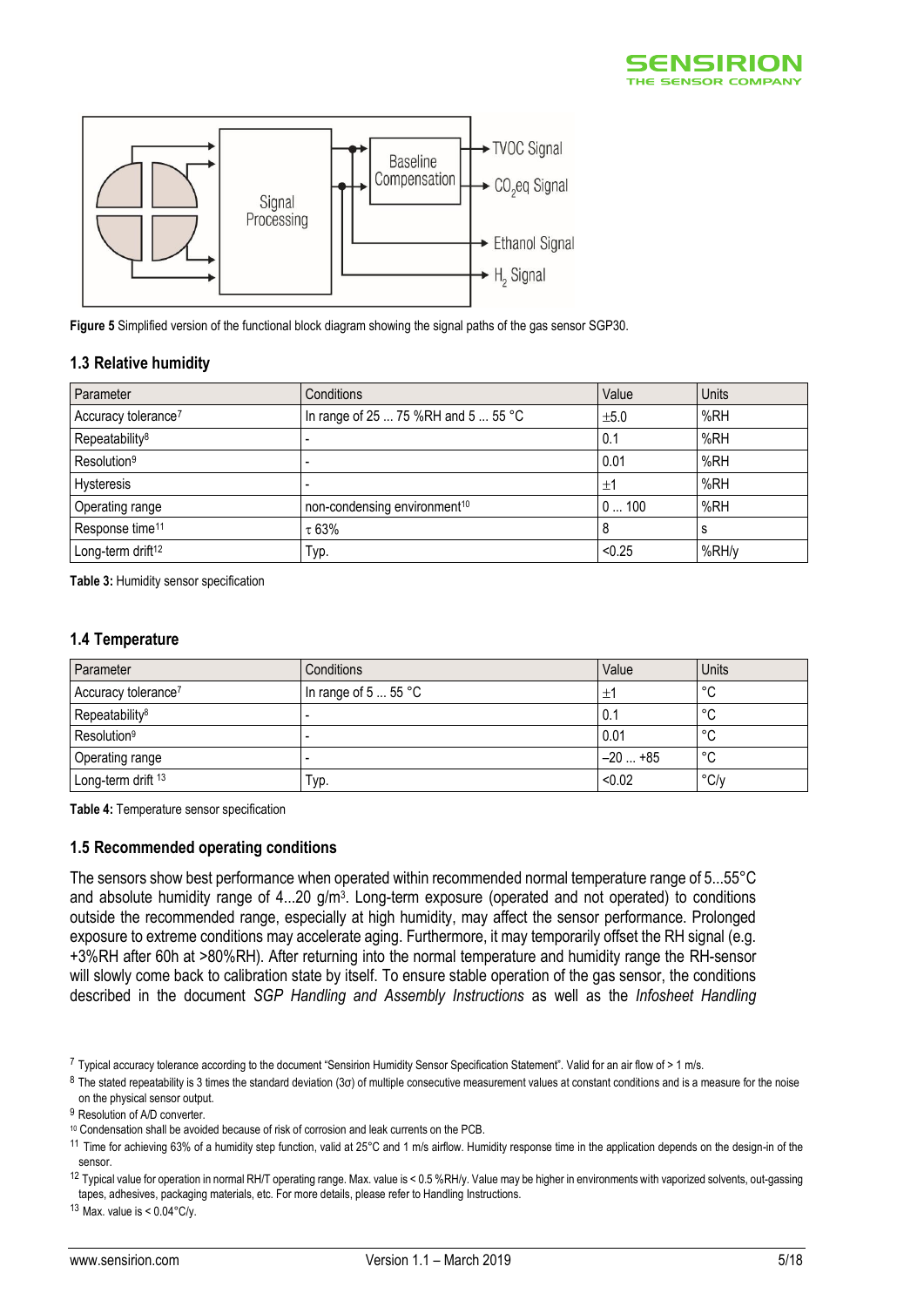

*Instructions Humidity Sensors* regarding exposure to exceptionally high concentrations of some organic or inorganic compounds have to be met, particularly during operation.

### **2 Electrical specification**

#### **2.1 Electrical characteristics**

Default conditions of 25 °C and 5 V supply voltage apply to values in the table below, unless otherwise stated.

| Parameter                    | Symbol          | Conditions          | Min                    | Typ. | Max                    | Units | Comments                 |
|------------------------------|-----------------|---------------------|------------------------|------|------------------------|-------|--------------------------|
| Supply voltage               | V <sub>DD</sub> |                     | 4.5                    | 5    | 5.5                    | V     |                          |
| Supply current <sup>14</sup> | <b>I</b> DD     | Average             |                        | 49   |                        | mA    | $\overline{\phantom{a}}$ |
| Low level input voltage      | $V_{IL}$        |                     | $-0.5$                 |      | 0.4                    |       |                          |
| High level input voltage     | Vн              |                     | 0.7<br>V <sub>DD</sub> |      | $V_{DD}(max) +$<br>0.5 | ν     |                          |
| Low level output voltage     | V <sub>OL</sub> | 1.5 mA sink current |                        |      | 0.4                    |       |                          |
| SDA/SCL load capacitance     | $C_L$           |                     |                        | 155  | 200                    | pF    |                          |

<span id="page-5-2"></span>**Table 5:** Electrical specifications

#### **2.2 Absolute maximum ratings**

Stress levels beyond those listed in [Table 6](#page-5-0) may cause permanent damage to the device. These are stress ratings only and functional operation of the device at these conditions cannot be guaranteed. Exposure to the absolute maximum rating conditions for extended periods may affect the reliability of the device. ESD ratings are for discharge on pins according to IEC 61000-4-2, part 4-2.

| Parameter                               | Rating         |
|-----------------------------------------|----------------|
| Supply voltage, V <sub>DD</sub>         | $-0.3+6.5$ V   |
| Maximum voltage level at pins SCL, SDA  | $-0.3+6.5$ V   |
| Operating temperature range             | $-20$ $+85$ °C |
| Storage temperature range <sup>15</sup> | $-40+85$ °C    |
| ESD HBM                                 | 8 kV           |
| ESD MM                                  | 200 V          |

<span id="page-5-0"></span>**Table 6:** Absolute maximum ratings.

### **3 Timing specification**

#### **3.1 Sensor system timing**

Default conditions of 25 °C and 5 V supply voltage apply to values the table below, unless otherwise stated.

| Parameter                           | Symbol          | Conditions       | Min. | Typ. | Max. | Units | Comments                                                |
|-------------------------------------|-----------------|------------------|------|------|------|-------|---------------------------------------------------------|
| Power-up time                       | t <sub>PU</sub> | After hard reset |      | 0.4  | 0.6  | ms    | Time between power-up and sensor<br>entering idle state |
| Measurement duration RH/T<br>sensor | <b>TMEAS</b>    | -                |      | 10.8 | 14.4 | ms    | Duration for a humidity and<br>temperature measurement  |
| Measurement duration gas<br>sensor  | See Table 13    |                  |      |      |      |       |                                                         |

<span id="page-5-1"></span>**Table 7:** Sensor timing specifications.

<sup>14</sup> A 20% higher current is drawn during 5ms on VDDH after entering the measurement mode of the gas sensor.

<sup>15</sup> The recommended storage temperature range is 10-50°C. Please consult the *Infosheet Handling Instructions Humidity Sensors* for more information.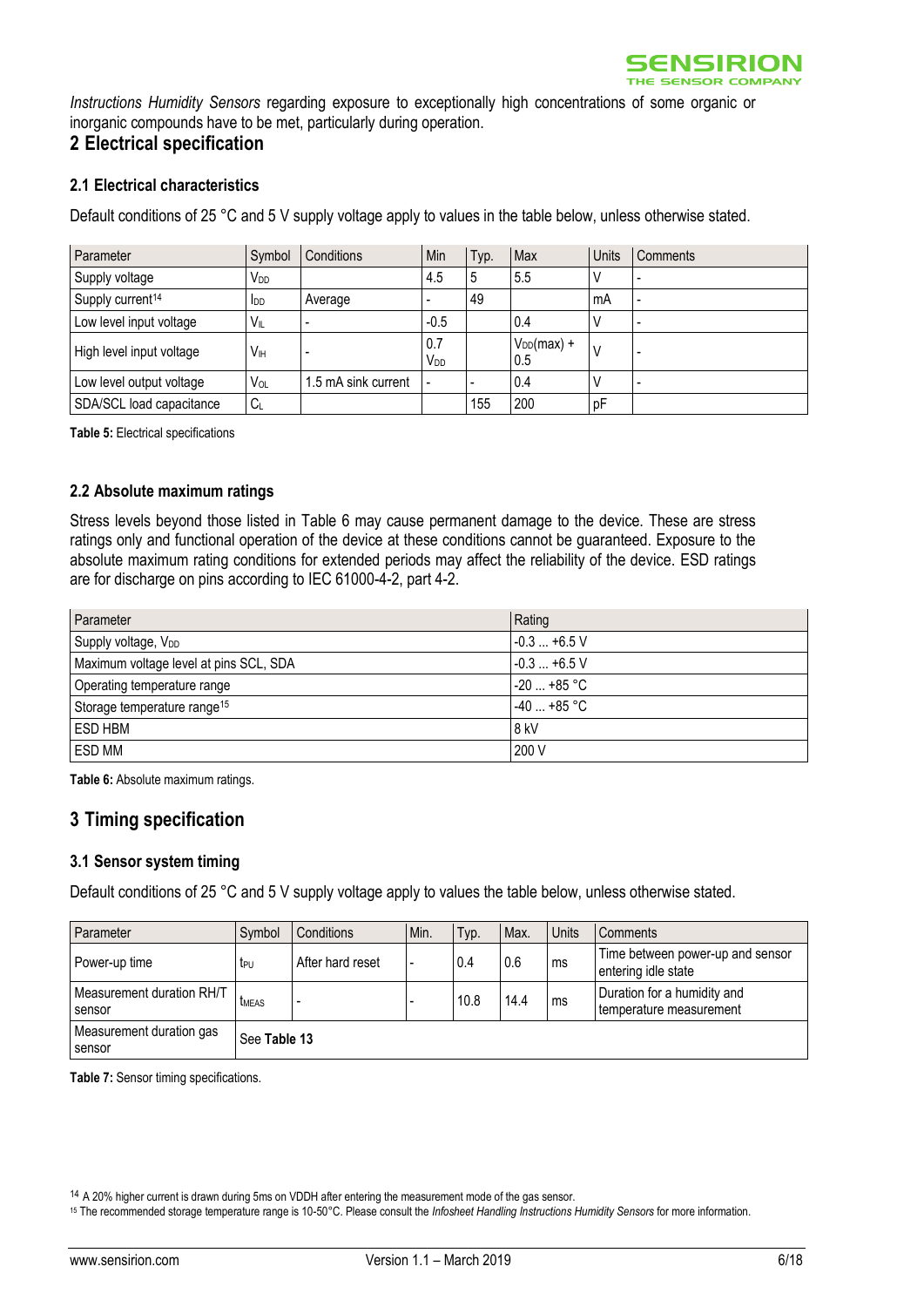

# **4 Mechanical specification**

### **4.1 Sensor dimensions and mechanical design**

The physical dimension of SMV30 are shown in **[Figure 6](#page-6-0)** and **[Table 8](#page-6-1)**.



<span id="page-6-0"></span>**Figure 6** Top and front view of SVM30

| Parameter             | Symbol    | Max. | Units | Comment                     |
|-----------------------|-----------|------|-------|-----------------------------|
| Length                |           | 39   | mm    | $\overline{a}$              |
| Width                 | W         | 15   | mm    | $\overline{\phantom{0}}$    |
| Width at constriction | <b>WC</b> | 14   | mm    | $\overline{a}$              |
|                       |           | 6.5  | mm    | For product version SVM30-Y |
| Height                |           | 7.2  | mm    | For product version SVM30-J |

<span id="page-6-1"></span>**Table 8** Mechanical dimensions

### **4.2 Connector specification and pin assignment**

The pin assignment is shown in **[Table 9](#page-6-2)**.

| Pin | Name       | Comment                                              |
|-----|------------|------------------------------------------------------|
|     | SCL        | I2C serial clock input                               |
| 2   | <b>GND</b> | Ground (negative supply)                             |
| 3   | <b>VDD</b> | Power supply (positive supply)                       |
| 4   | <b>SDA</b> | I2C serial data input / output                       |
|     |            | 冒<br>圓<br>$\mathbf F$<br>Ы<br><sup>2</sup><br>3<br>4 |

<span id="page-6-2"></span>**Table 9** Pin assigment

SVM30 can be delivered with the connectors listed in **[Table 10](#page-7-0)**.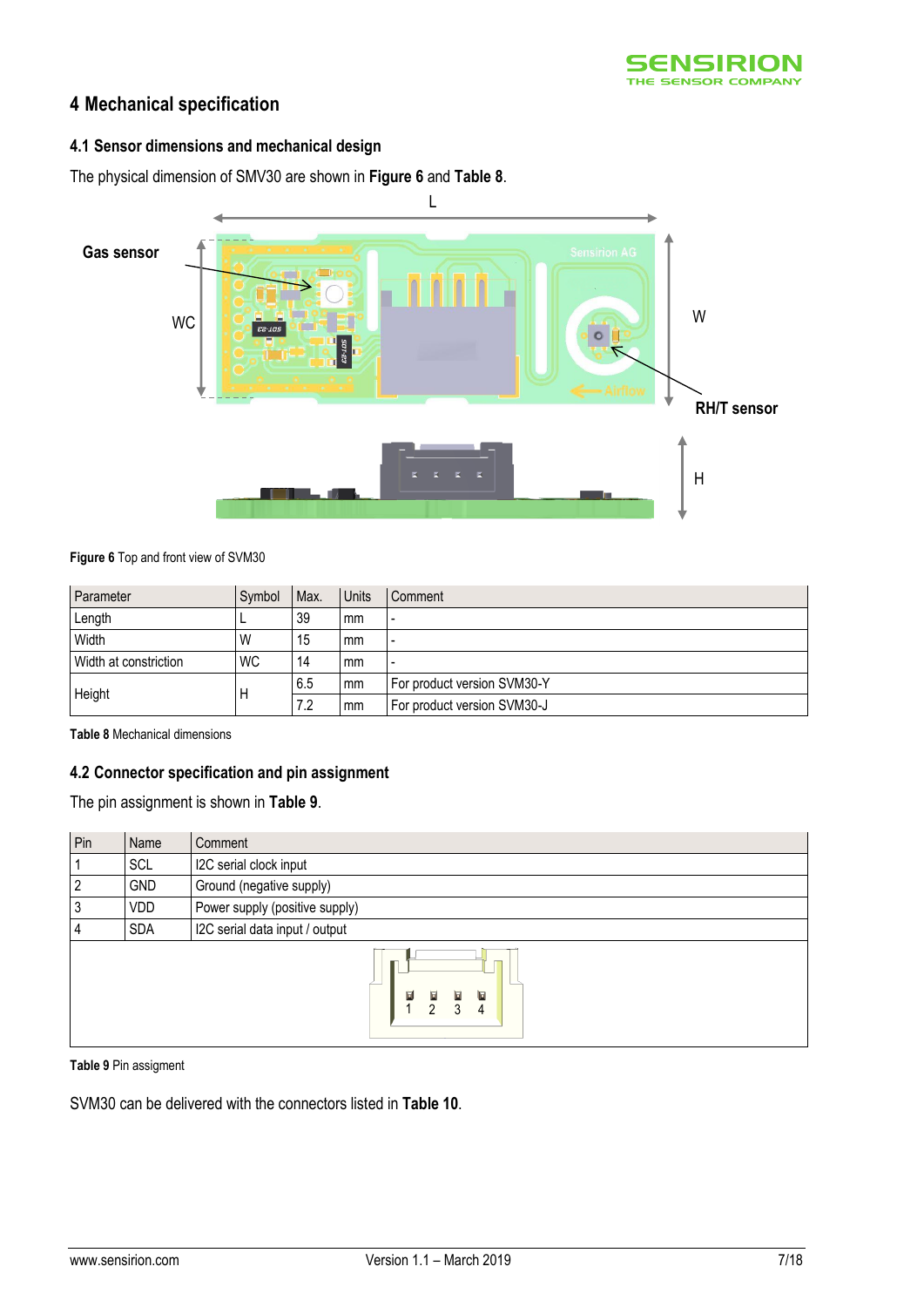

| <b>Product Version</b> | Connector type                                                        |
|------------------------|-----------------------------------------------------------------------|
| SVM30-Y                | Yeonho Electronics, 20037WR-04                                        |
| SVM30-J                | Scondar SCT2001WR -S-4P (compatible to<br>JST part no. S4B-PH-SM4-TB) |

<span id="page-7-0"></span>**Table 10** Available connector types

# **5 Interface specification**

Default conditions of 25 °C and 5 V supply voltage apply to the timing of the I2C interface specified in **[Table 11](#page-7-1)** and **[Figure 7](#page-7-2)**.

| Parameter                                  | Symbol              | Conditions                                               | Min. | Typ.                     | Max. | Units |
|--------------------------------------------|---------------------|----------------------------------------------------------|------|--------------------------|------|-------|
| SCL clock frequency                        | $f_{SCL}$           |                                                          | 0    |                          | 100  | kHz   |
| Hold time (repeated) START condition       | t <sub>HD:STA</sub> | After this period, the first clock<br>pulse is generated | 4.0  | ٠                        |      | μs    |
| LOW period of the SCL clock                | tLOW                | ٠                                                        | 4.7  | ٠                        |      | μs    |
| HIGH period of the SCL clock               | t <sub>HIGH</sub>   | $\blacksquare$                                           | 4.0  | $\overline{\phantom{a}}$ | ۰    | μs    |
| Set-up time for a repeated START condition | t <sub>SU;STA</sub> | ٠                                                        | 4.7  |                          |      | μs    |
| SDA hold time                              | thd:DAT             | ٠                                                        | 0    |                          |      | ns    |
| SDA set-up time                            | tsu;DAT             | ٠                                                        | 250  | $\overline{\phantom{a}}$ | ۰    | ns    |
| SCL/SDA rise time                          | te                  | ٠                                                        |      |                          | 1000 | ns    |
| SCL/SDA fall time                          | tF                  | ۰                                                        |      |                          | 300  | ns    |
| SDA valid time                             | t <sub>VD:DAT</sub> | ٠                                                        |      | -                        | 3.45 | μs    |
| Set-up time for STOP condition             | tsu;sto             | ٠                                                        | 4.0  |                          |      | μs    |
| Capacitive load on bus line                | $C_B$               | $\overline{\phantom{0}}$                                 |      |                          | 400  | pF    |

<span id="page-7-1"></span>**Table 11** Communication timing specification



<span id="page-7-2"></span>**Figure 7** Timing diagram for digital input/output pads. SDA in / out as seen by SVM30. Bold SDA lines are controlled by the sensor; plain SDA lines are controlled by the micro-controller. Note that SDA valid read time is triggered by falling edge of preceding bit.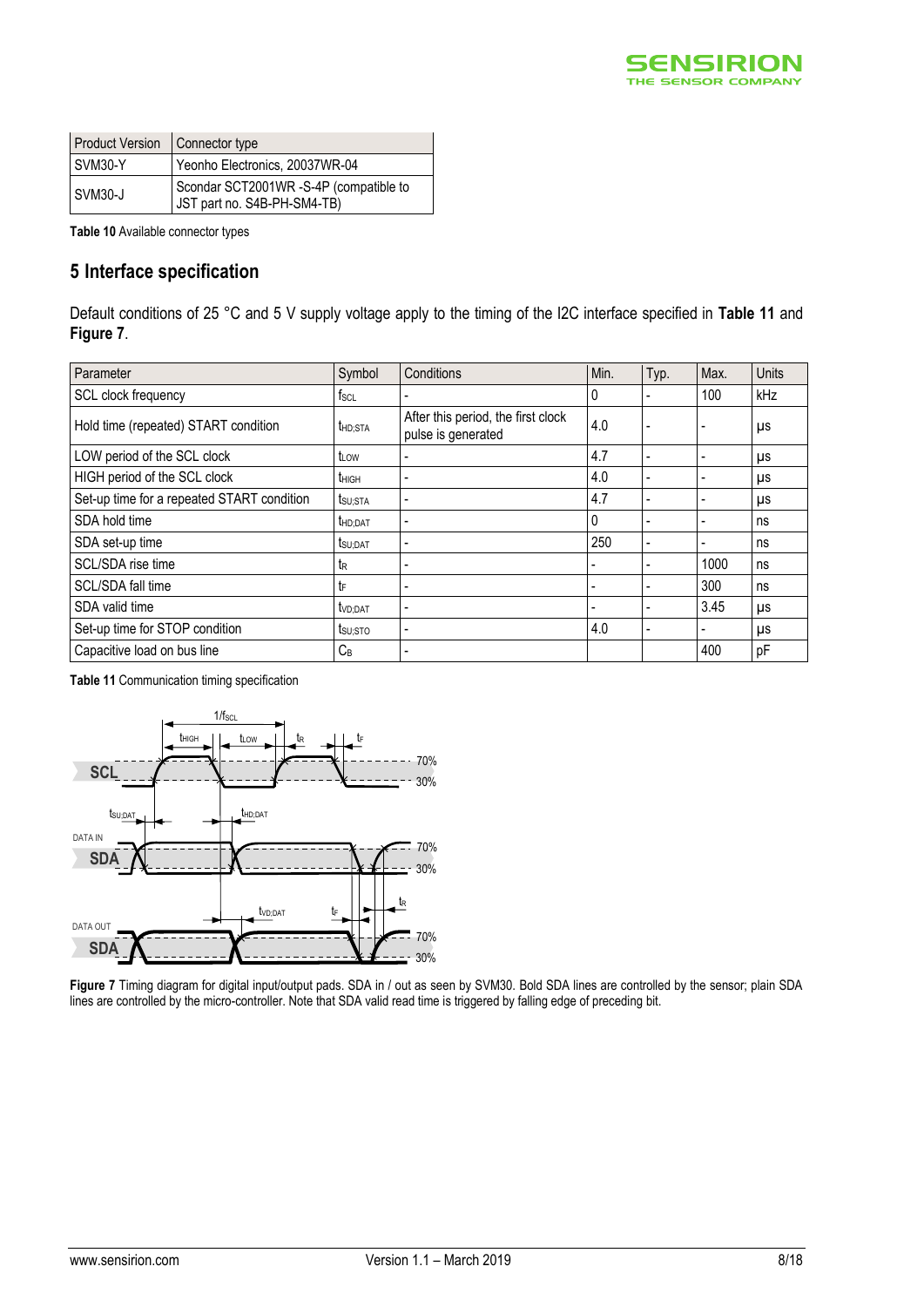# **6 Operation**

The SVM30 supports I<sup>2</sup>C standard mode. For detailed information on the I<sup>2</sup>C protocol, refer to NXP I<sup>2</sup>C-bus specification. All commands and data are mapped to a 16-bit address space. Additionally, data and commands are protected with a CRC checksum to increase the communication reliability. The 16-bit commands that are sent to the sensor already include a 3-bit CRC checksum. Data sent from and received by SVM30 is always succeeded by an 8-bit CRC.

In write direction it is mandatory to transmit the checksum, since SVM30 only accepts data if it is followed by the correct checksum. In read direction it is up to the master to decide if it wants to read and process the checksum.

The device addresses of the two sensors on SVM30 are listed in **[Table 12](#page-8-0)**.

| Sensor | Hex. Code |
|--------|-----------|
| SGP30  | 0x58      |
| SHTC1  | 0x70      |

<span id="page-8-0"></span>Table 12<sup>12</sup>C device addresses of the sensors on SVM30

The typical communication sequence between the I2C master (e.g., a microcontroller in a host device) and the sensor is described as follows:

- 1. The sensor is powered up, communication is initialized
- 2. The I2C master periodically requests measurement and reads data, in the following sequence:
	- a. I <sup>2</sup>C master sends a measurement command
	- $h$ <sup>2</sup>C master waits until the measurement is finished, either by waiting for the maximum execution time or by waiting for the expected duration and then poll data until the read header is acknowledged by the sensor (expected durations are listed in **[Table 13](#page-10-0)** and **[Table 7](#page-5-1)**)
	- c. <sup>2</sup>C master reads out the measurement result

#### **6.1 Power-Up and Communication Start**

After the supply voltage reaching its specified range (see **[Table 5](#page-5-2)**) the sensor needs the time t<sub>PU</sub> (see **[Table 7](#page-5-1)**) to enter the idle state. Once the idle state is entered it is ready to receive commands from the master.

Each transmission sequence begins with a START condition (S) and ends with a STOP condition (P) as described in the I2C-bus specification.

Please note that in case VDD is set to 0 V (GND), e.g. in case of a power off of SVM30, the SCL and SDA pads are also pulled to GND. Consequently, the I2C bus is blocked while VDD of SVM30 is set to 0 V.

#### **6.2 Measurement Communication Sequence**

A measurement communication sequence consists of a START condition, the I2C write header (7-bit I2C device address plus 0 as the write bit) and a 16-bit measurement command (see **[Figure 8](#page-8-1)**). The proper reception of each byte is indicated by the sensor. It pulls the SDA pin low (ACK bit) after the falling edge of the 8th SCL clock to indicate the reception. With the acknowledgement of the measurement command, SVM30 starts measuring. When the measurement is in progress, no communication with the sensor is possible and the sensor aborts the communication with a XCK condition.



<span id="page-8-1"></span>**Figure 8** Command access communication sequence.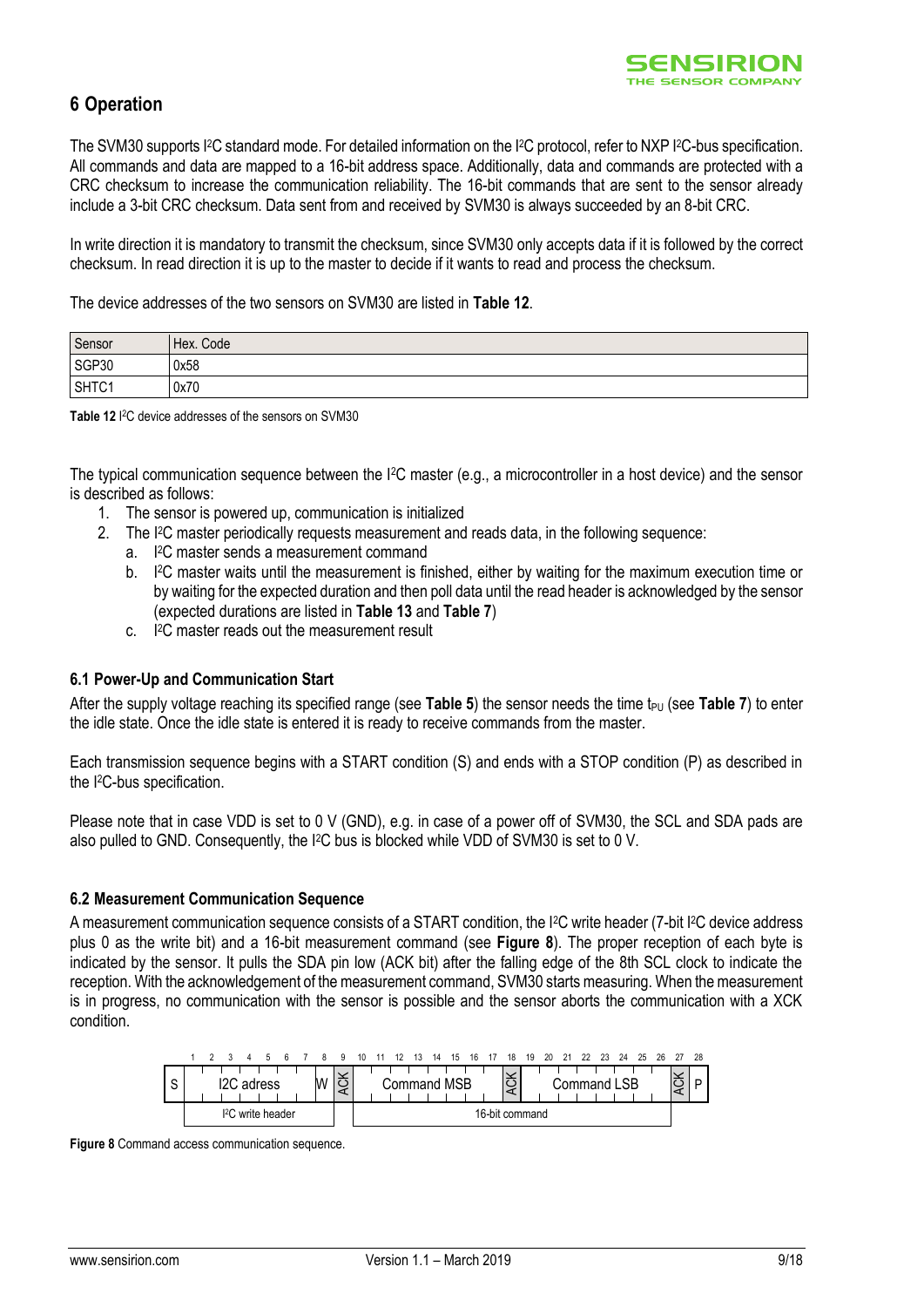

After the sensor has completed the measurement, the master can read the measurement results by sending a START condition followed by an I2C read header. The sensor will acknowledge the reception of the read header and responds with data. The response data length is listed in **[Table 13](#page-10-0)** for SGP30, the one of SHTC1 is 6 bytes incl. checksum. The response data is structured in data words, where one word consists of two bytes of data followed by one byte CRC checksum. Each byte must be acknowledged by the microcontroller with an ACK condition for the sensor to continue sending data. If the sensor does not receive an ACK from the master after any byte of data, it will not continue sending data. After receiving the checksum for the last word of data, an XCK and STOP condition has to be sent.

The communication data sequences are shown in **[Figure 9](#page-9-0)** for SGP30 and in **[Figure 10](#page-9-1)** for SHTC1.



<span id="page-9-0"></span>**Figure 9** Communication sequence for starting a measurement and reading measurement results of SGP30.



<span id="page-9-1"></span>**Figure 10** Communication sequence for starting a measurement and reading measurement results of SHTC1. The numerical example corresponds to a read humidity-first command with clock stretching enabled. The physical values of the transmitted measurement results are 62.9 %RH and 23.7 °C. Clear blocks are controlled by the microcontroller, grey blocks by SHTC1.

The I2C master can abort the read transfer with a XCK followed by a STOP condition after any data byte if it is not interested in subsequent data, e.g. the CRC byte or following data bytes, in order to save time. Note that the data cannot be read more than once, and access to data beyond the specified amount will return a pattern of 1's.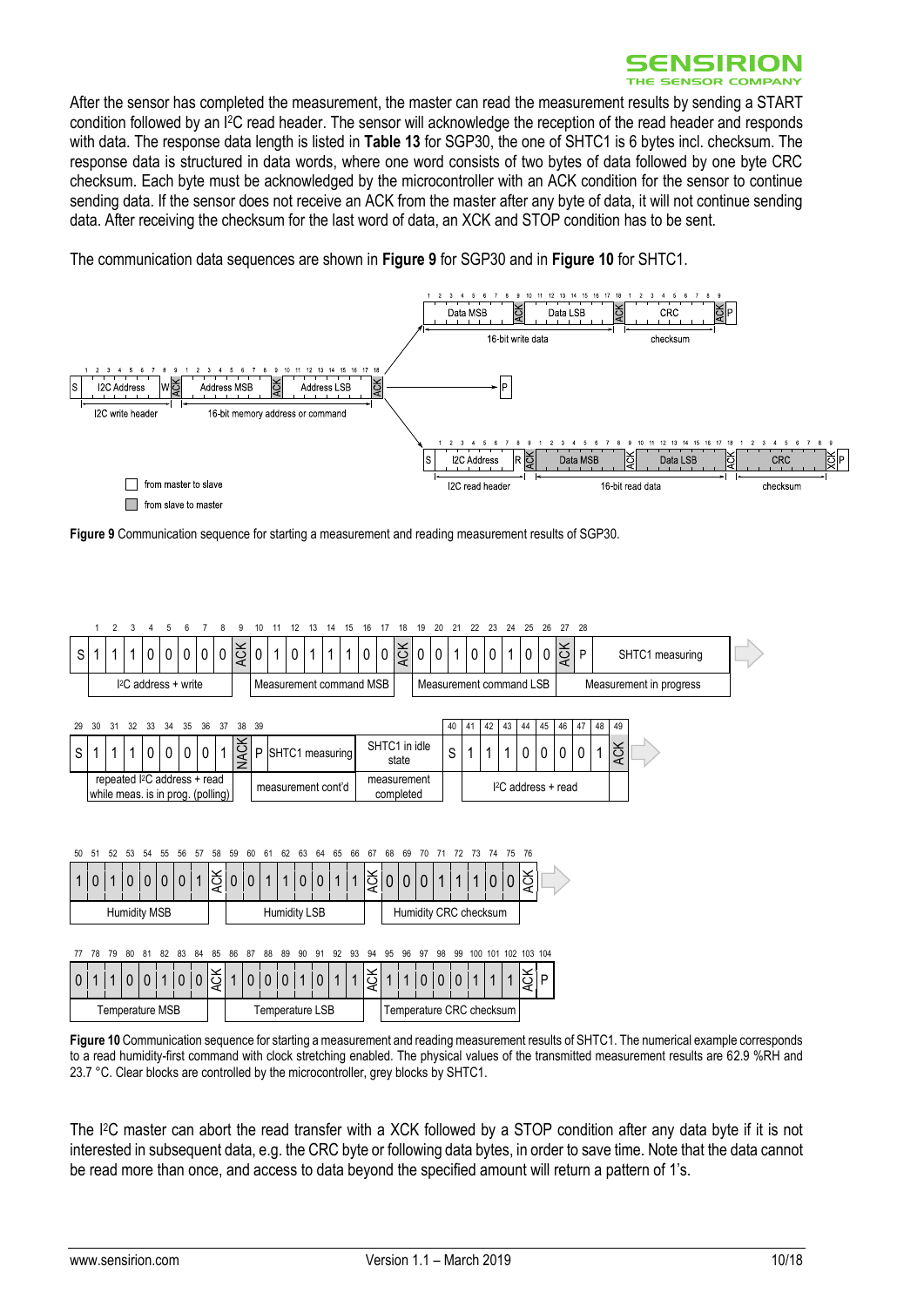

#### **6.3 Measurement Commands**

The available measurement commands of SGP30 are listed in **[Table 13](#page-10-0)** and the ones of SHTC1 in **[Table 14](#page-10-1)**.

| <b>Feature Set</b>         | 0x0020    |                       |                                          |                           |      |
|----------------------------|-----------|-----------------------|------------------------------------------|---------------------------|------|
| Command                    | Hex. Code | Parameter length      | Response length<br>including CRC [bytes] | Measurement duration [ms] |      |
|                            |           | including CRC [bytes] |                                          | Typ.                      | Max. |
| Init_air_quality           | 0x2003    |                       |                                          |                           | 10   |
| Measure_air_quality        | 0x2008    |                       |                                          | 10                        | 12   |
| Get baseline               | 0x2015    |                       |                                          | 10                        | 10   |
| Set baseline               | 0x201e    | 6                     |                                          | 10                        | 10   |
| Set_humidity               | 0x2061    |                       |                                          |                           | 10   |
| Measure test <sup>16</sup> | 0x2032    |                       |                                          | 200                       | 220  |
| Get_feature_set_version    | 0x202f    |                       |                                          |                           |      |
| Measure_raw_signals        | 0x2050    |                       |                                          | 20                        | 25   |

<span id="page-10-0"></span>**Table 13** Measurement commands of SGP30

| Read T first | Read RH first |
|--------------|---------------|
| 0x7866       | 0x58E0        |

<span id="page-10-1"></span>**Table 14** Measurement commands of SHTC1

#### **SGP30 Air Quality Signals**

SGP30 uses a dynamic baseline compensation algorithm and on-chip calibration parameters to provide two complementary air quality signals. Based on the sensor signals a total VOC signal (TVOC) and a CO<sub>2</sub> equivalent signal (CO2eq) are calculated. Sending an "Init\_air\_quality" command starts the air quality measurement. After the "Init\_air\_quality" command, a "Measure\_air\_quality" command has to be sent in regular intervals of 1s to ensure proper operation of the dynamic baseline compensation algorithm. The sensor responds with 2 data bytes (MSB first) and 1 CRC byte for each of the two preprocessed air quality signals in the order  $CO<sub>2</sub>$ eq (ppm) and TVOC (ppb). For the first 15s after the "Init air quality" command the sensor is in an initialization phase during which a "Measure air quality" command returns fixed values of 400 ppm CO<sub>2</sub>eq and 0 ppb TVOC.

A new "Init air quality" command has to be sent after every power-up or soft reset.

#### **SGP30 Set and Get Baseline**

The SGP30 also provides the possibility to read and write the baseline values of the baseline compensation algorithm. This feature is used to save the baseline in regular intervals on an external non-volatile memory and restore it after a new power-up or soft reset of the sensor. The command "Get baseline" returns the baseline values for the two air quality signals. The sensor responds with 2 data bytes (MSB first) and 1 CRC byte for each of the two values in the order CO<sub>2</sub>eq and TVOC. These two values should be stored on an external memory. After a power-up or soft reset, the baseline of the baseline compensation algorithm can be restored by sending first an "Init\_air\_quality" command followed by a "Set\_baseline" command with the two baseline values as parameters in the order as (TVOC, CO<sub>2</sub>eq). An example implementation of a generic driver for the baseline algorithm can be found in the document *SGP30\_driver\_integration\_guide*.

#### **SGP30 Raw Signals**

The command "Measure\_raw\_signals" is intended for part verification and testing purposes. It returns the sensor raw signals which are used as inputs for the on-chip calibration and baseline compensation algorithms as shown in **[Figure](#page-4-2)  [5](#page-4-2)**. The command performs a measurement to which the sensor responds with 2 data bytes (MSB first) and 1 CRC byte

<sup>&</sup>lt;sup>16</sup> The «Measure\_Test» command is intended for production line testing and verification only. It should not be used after having issued an "Init\_air\_quality" command. For the duration of the «Measure\_Test» command, the sensor is operated in measurement mode with a supply current as specified in **[Table 5](#page-5-2)**. After the command, the sensor is in sleep mode.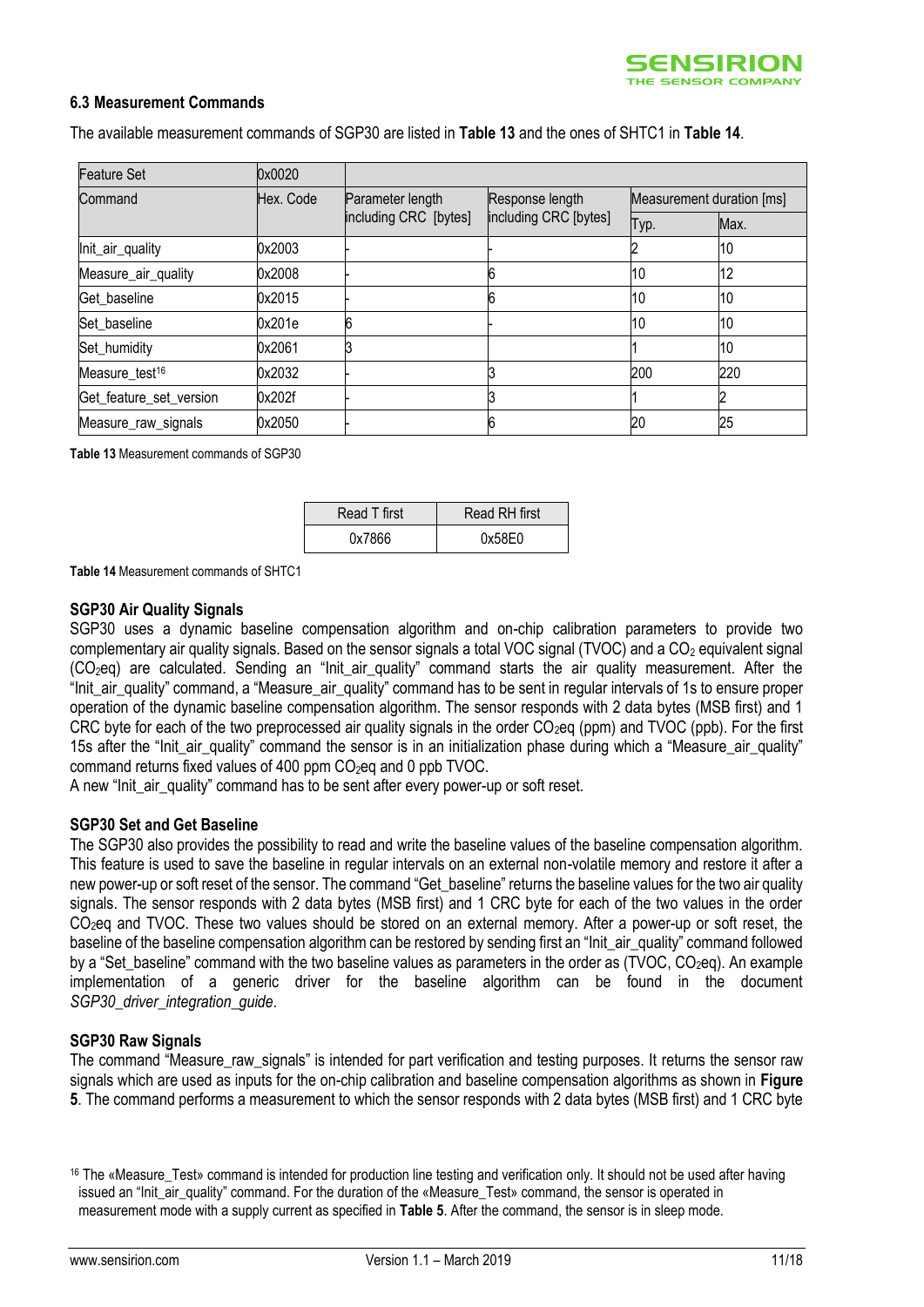(see **[Figure 9](#page-9-0)**) for 2 sensor raw signals in the order H2 signal ( $s_{\text{out H2}}$ ) and Ethanol signal ( $s_{\text{out EthOH}}$ ). Both signals can be used to calculate gas concentrations *c* relative to a reference concentration *cref* by

$$
\ln\left(\frac{c}{c_{ref}}\right) = \frac{s_{ref} - s_{out}}{a}
$$

with  $a = 512$ ,  $S_{ref}$  the H2 signal or Ethanol signal output at the reference concentration, and  $S_{out} = S_{out}$   $_{H2}$ or  $S_{out} = S_{out}$  *EthOH*.

#### **SGP30 Humidity Compensation**

SGP30 features an on-chip humidity compensation for the air quality signals (CO<sub>2</sub>eq and TVOC) and sensor raw signals (H2-signal and Ethanol\_signal). To use the on-chip humidity compensation an absolute humidity value from an external humidity sensor like the SHTxx is required. Using the "Set\_humidity" command, a new humidity value can be written to the SGP30 by sending 2 data bytes (MSB first) and 1 CRC byte. The 2 data bytes represent humidity values as a fixedpoint 8.8bit number with a minimum value of 0x0001 (=1/256 g/m<sup>3</sup>) and a maximum value of 0xFFFF (255 g/m<sup>3</sup> + 255/256 g/m<sup>3</sup>). For instance, sending a value of 0x0F80 corresponds to a humidity value of 15.50 g/m<sup>3</sup>  $(15 \text{ g/m}^3 + 128/256 \text{ g/m}^3).$ 

After setting a new humidity value, this value will be used by the on-chip humidity compensation algorithm until a new humidity value is set using the "Set\_humidity" command. Restarting the sensor (power-on or soft reset) or sending a value of 0x0000 (= 0 g/m<sup>3</sup>) sets the humidity value used for compensation to its default value (0x0B92 = 11.57 g/m<sup>3</sup>) until a new humidity value is sent. Sending a humidity value of 0x0000 can therefore be used to turn off the humidity compensation.

#### **SGP30 Feature Set**

SGP30 features a versioning system for the available set of measurement commands and on-chip algorithms. This so called feature set version number can be read out by sending a "Get feature set version" command. The sensor responds with 2 data bytes (MSB first) and 1 CRC byte (see **[Table 15](#page-11-0)**). This feature set version number is used to refer to a corresponding set of available measurement commands as listed in **[Table 13](#page-10-0)**.



<span id="page-11-0"></span>**Table 15** Structure of the SGP feature set number. Please note that the last 5 bits of the product version (bits 12-16 of the LSB) are subject to change. This is used to track new features added to the SGP multi-pixel platform.

#### **SGP30 Measure Test**

The command "Measure\_test" which is included for integration and production line testing runs an on-chip self-test. In case of a successful self-test the sensor returns the fixed data pattern 0xD400 (with correct CRC).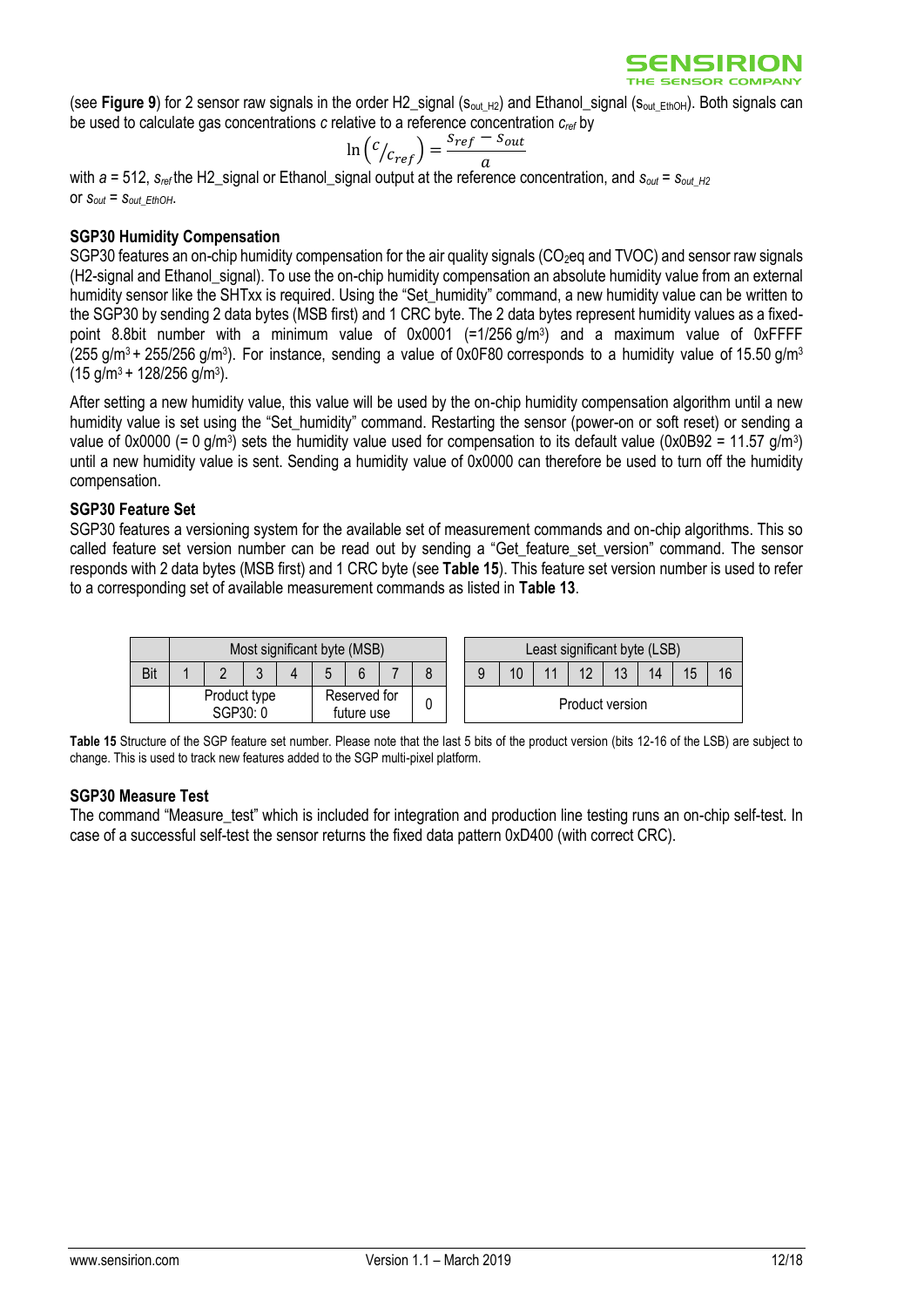

### **6.4 Soft Reset SGP30**

A sensor reset can be generated using the "General Call" mode according to I2C-bus specification. It is important to understand that a reset generated in this way is not device specific. All devices on the same I2C bus that support the General Call mode will perform a reset. The appropriate command consists of two bytes and is shown in **[Table 16](#page-12-0)**.

| <b>Command</b>                                                                                        | Hex. Code                                                                 |
|-------------------------------------------------------------------------------------------------------|---------------------------------------------------------------------------|
| Address byte                                                                                          | 0x00                                                                      |
| Second byte                                                                                           | 0x06                                                                      |
| Reset Command using the General Call address                                                          | 0x0006                                                                    |
| General Call Address $\left \sum_{n=1}^{\infty}\right $<br>ls.<br>General Call 1 <sup>st</sup> byte - | <b>ACK</b><br><b>Reset Command</b><br>General Call 2 <sup>nd</sup> byte - |

<span id="page-12-0"></span>Table 16 Reset of SGP30 through the General Call address (Clear blocks are controlled by the microcontroller, grey blocks by the sensor.).

#### **SHTC1**

SHTC1 provides a soft reset mechanism that forces the system into a well-defined state without removing the power supply. If the system is in idle state (i.e. if no measurement is in progress) the soft reset command can be sent to SHTC1 according to [Figure 8.](#page-8-1) This triggers the sensor to reset all internal state machines and reload calibration data from the memory.

| Command        | Hex. Code | IBin. Code          |
|----------------|-----------|---------------------|
| Software reset | 0x805D    | 1000'0000'0101'1101 |

**Table 17** Soft reset command for SHTC1

#### **6.5 Get Serial ID SGP30**

The readout of the serial ID register can be used to identify the chip and verify the presence of the sensor. The appropriate command structure is shown in **[Table 18](#page-12-1)**. After issuing the measurement command and sending the ACKbit the sensor needs the time  $t_{\text{DLE}} = 0.5$ ms to respond to the I<sup>2</sup>C read header with an ACK Bit. Hence, it is recommended to wait  $t_{\text{IDLE}} = 0.5 \text{ms}$  before issuing the read header.

The get serial ID command returns 3 words, and every word is followed by an 8-bit CRC checksum. Together the 3 words constitute a unique serial ID with a length of 48 bits.

The ID returned with this command are represented in the big endian (or MSB first) format.

| Command          | Hex. Code |
|------------------|-----------|
| Read ID register | 0x3682    |

<span id="page-12-1"></span>**Table 18** Get serial ID command of SGP30

### **SHTC1**

SHTC1 has an ID register which contains an SHTC1-specific product code. The read-out of the ID register can be used to verify the presence of the sensor and proper communication. The command to read the ID register is shown in [Table](#page-12-2)  [19.](#page-12-2)

| Command          | Hex. Code |
|------------------|-----------|
| Read ID register | 0xEFC8    |

<span id="page-12-2"></span>**Table 19** Get serial ID command of SHTC1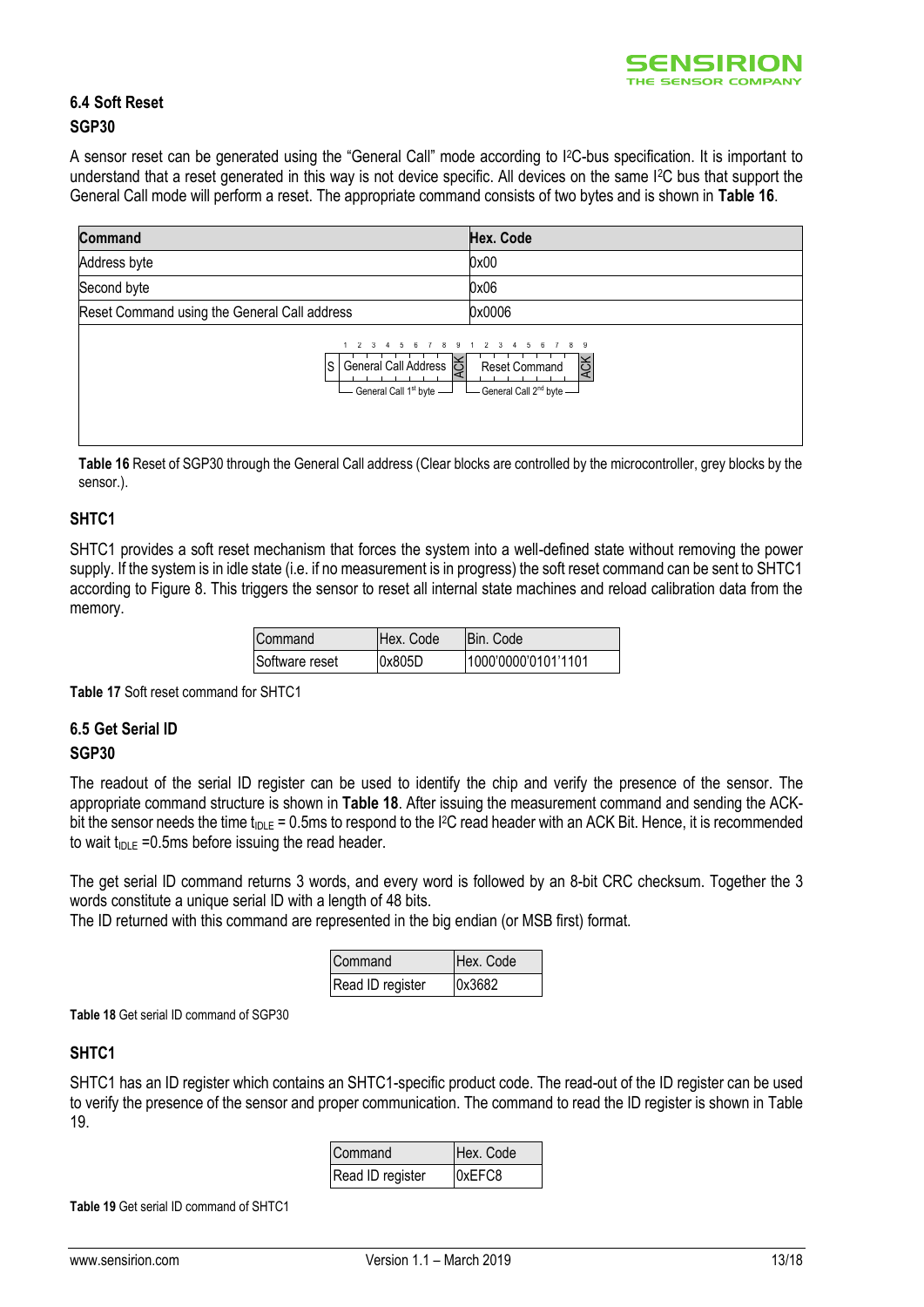It needs to be sent to the SHTC1 after an I2C write header. After the SHTC1 has acknowledged the proper reception of the command, the master can send an I2C read header and the SHTC1 will submit the 16-bit ID followed by 8 bits of CRC. The structure of the ID is described in [Table 20.](#page-13-0)



<span id="page-13-0"></span>**Table 20** Structure of the 16-bit ID of SHTC1. Bits 15:6 of the ID contain unspecified information (marked as "x"), which may vary from sensor to sensor, while bits 5:0 contain the SHTC1-specific product code.

#### **6.6 Checksum Calculation**

The 8-bit CRC checksum transmitted after each data word is generated by a CRC algorithm. Its properties are displayed in **[Table 21](#page-13-1)**. The CRC covers the contents of the two previously transmitted data bytes. To calculate the checksum only these two previously transmitted data bytes are used.

| <b>Property</b> | Value                     |
|-----------------|---------------------------|
| Name            | CRC-8                     |
| Width           | 8 bit                     |
| Protected Data  | read and/or write data    |
| Polynomial      | $0x31 (x8 + x5 + x4 + 1)$ |
| Initialization  | 0xFF                      |
| Reflect input   | False                     |
| Reflect output  | False                     |
| Final XOR       | 0x00                      |
| Examples        | $CRC$ (0xBEEF) = 0x92     |

<span id="page-13-1"></span>**Table 21** I <sup>2</sup>C CRC properties.

#### **6.7 Conversion of the sensor output for RH and T**

Measurement data is always transferred as 16-bit values. These values are already linearized and temperature compensated by SHTC1. Humidity and temperature values can be calculated with the formulae given below.

**Temperature conversion formula (result in °C)**

$$
T = -45.68 + 175.7 * \frac{S_T}{2^{16}}
$$

**Relative humidity conversion formula (result in %RH)**

$$
RH = \left(103.7 - 3.2 * \frac{S_T}{2^{16}}\right) * \frac{S_{RH}}{2^{16}}
$$

 $S_{RH}$  and  $S_T$  denote the 16-bit sensor outputs (as decimal values) for relative humidity and temperature, respectively.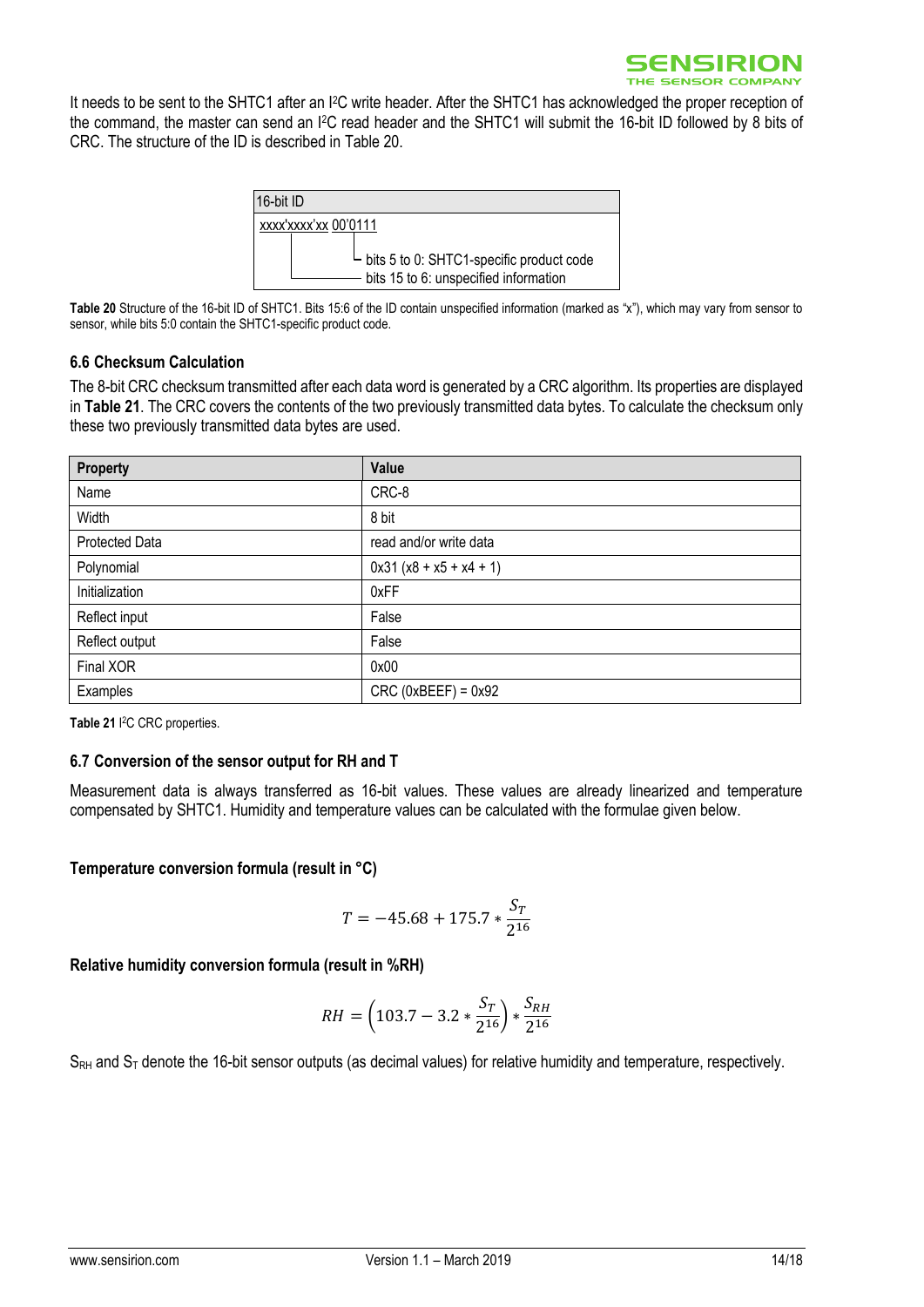

# **7 Application description**

### **7.1 Typical application diagram**

A typical application diagram is shown in **[Figure 11](#page-14-0)**. Because SVM30 already contains pull-up resistors on the I2C lines, the two resistors shown in the typical application diagram are optional.



<span id="page-14-0"></span>**Figure 11** Typical application diagram of SVM30

### **7.2 Mounting recommendations**

In order to maintain a good contact of the sensors to the environment, it is recommended to mount the module in a place where the sensors have good access to ambient air, if possible in direct airflow. In case there is a fan, it is recommended to mount the module in front of the fan and not behind it, in order to avoid the sensors from measuring the heat generated by the fan. To guarantee best performance of the module it is recommended to obey the air flow directions across the module as depicted by the green and red arrows in **[Figure 12](#page-14-1)**.

In case the module is not placed in an airflow, it is recommended to mount the module such that the RH/T sensor is below the gas sensor in order to avoid heating of the RH/T sensor by the gas sensor through convection. Experiments have shown that heat dissipation from the gas sensor is better if the PCB is mounted upright, rather than when it is mounted flat. To reduce thermal coupling through the substrate the module is mounted on, the substrate should end close to the connector, not reaching the RH/T sensor.



<span id="page-14-1"></span>**Figure 12** Recommended direction of incident airflow across the module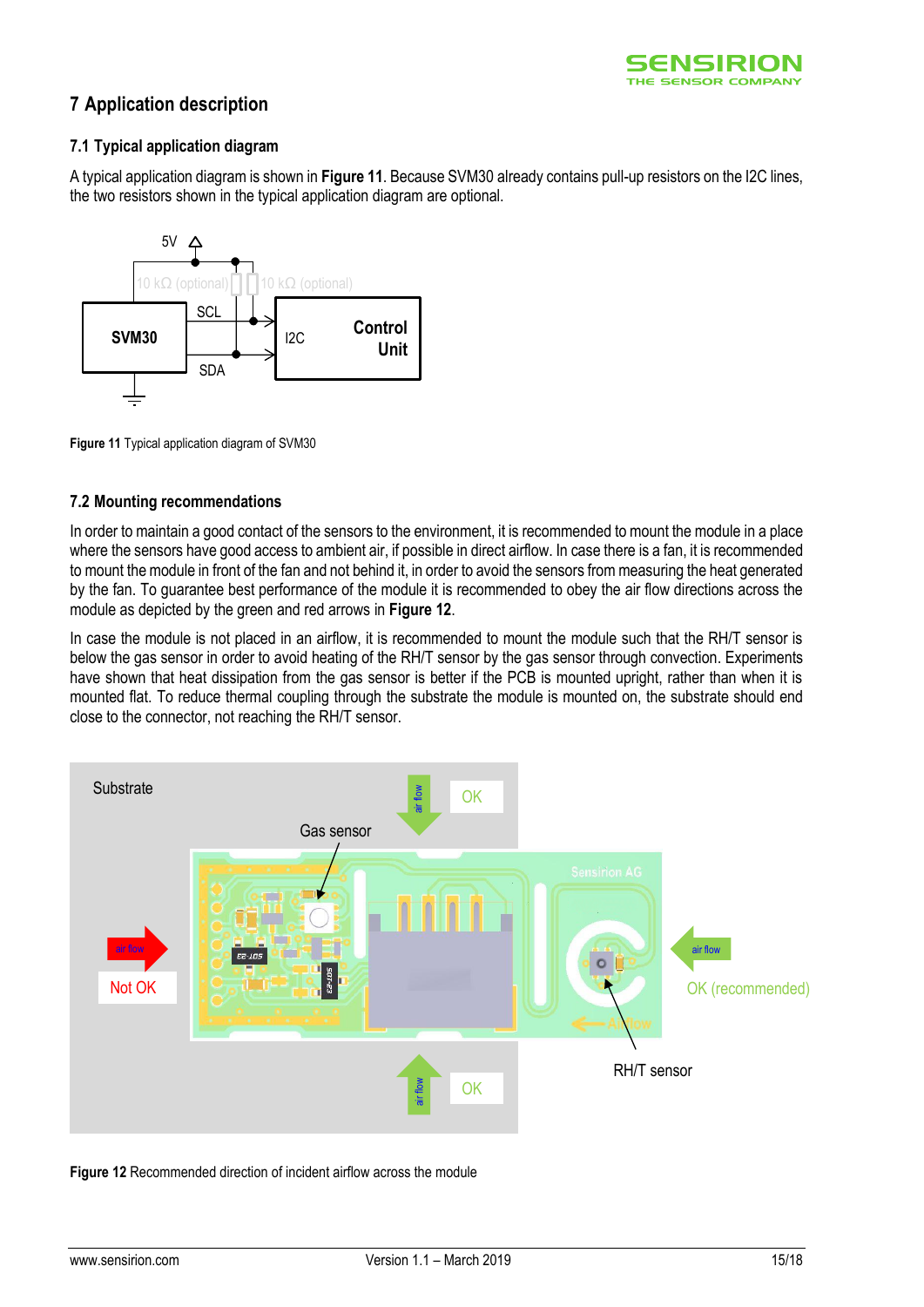

# **8 Quality**

The qualification of both SGP30 and SHTC1 is performed based on the JEDEC JESD47 qualification test method. Additionally, a separate qualification was performed with the SVM30 module.

Visual optical acceptance criteria of the PCB are according to IPC-A-610, class II.

# **9 Ordering Information**

The SVM30 can be delivered in 2 versions with different connector types (see [Table 10\)](#page-7-0). Ordering numbers see [Table](#page-15-0)  [22.](#page-15-0)

| <b>Product Version</b> | <b>Ordering Number</b> |
|------------------------|------------------------|
| SVM30-J 800 PCS        | 3.000.072              |
| SVM30-J 80 PCS         | 3.000.237              |
| <b>SVM30-Y 800 PCS</b> | 3.000.073              |
| SVM30-Y 80 PCS         | 3.000.238              |

<span id="page-15-0"></span>**Table 22** Ordering numbers.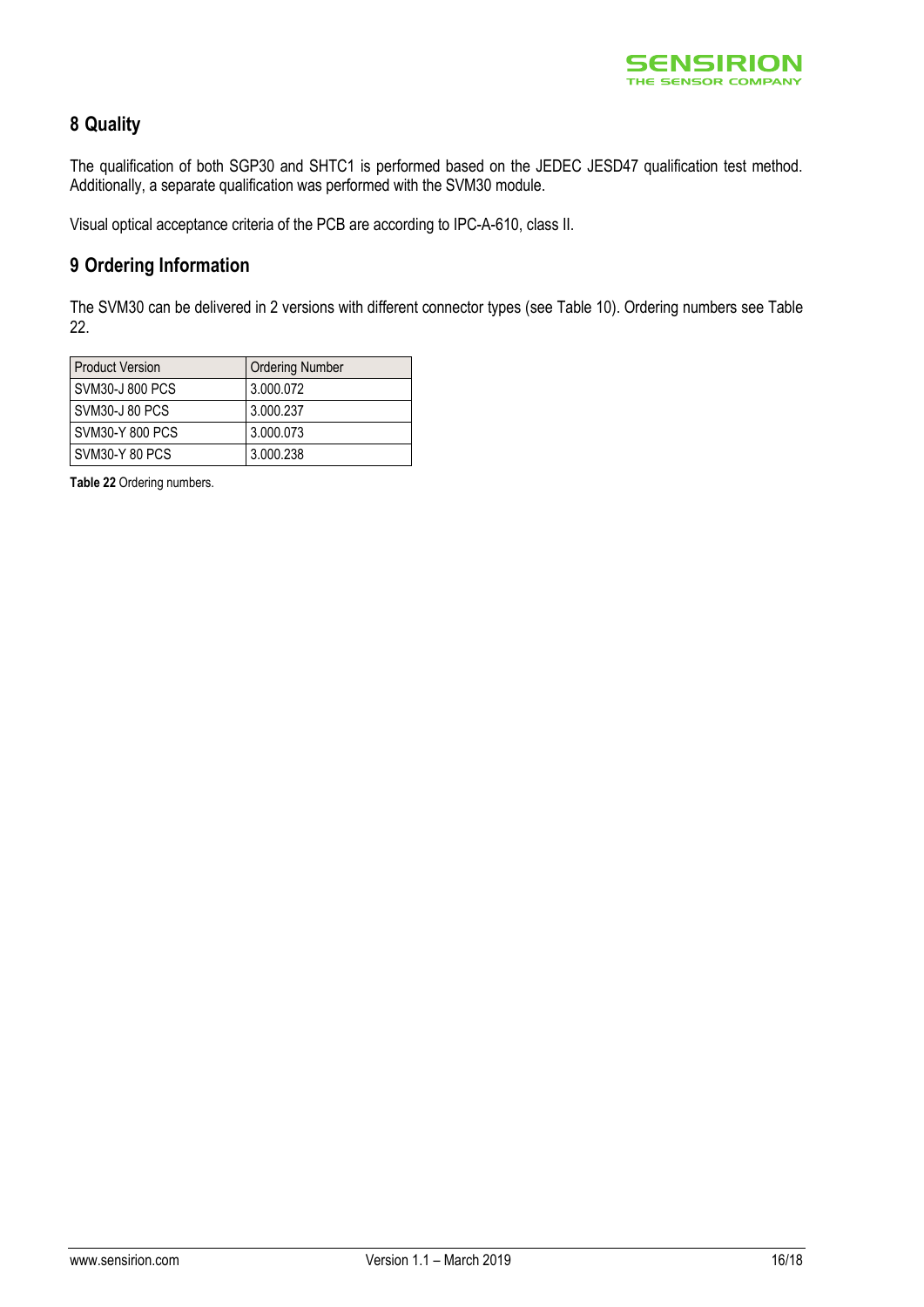

# **10 Important notices**

#### **10.1 Warning, personal injury**

**Do not use this product as safety or emergency stop devices or in any other application where failure of the product could result in personal injury. Do not use this product for applications other than its intended and authorized use. Before installing, handling, using or servicing this product, please consult the data sheet and application notes. Failure to comply with these instructions could result in death or serious injury.**

If the Buyer shall purchase or use SENSIRION products for any unintended or unauthorized application, Buyer shall defend, indemnify and hold harmless SENSIRION and its officers, employees, subsidiaries, affiliates and distributors against all claims, costs, damages and expenses, and reasonable attorney fees arising out of, directly or indirectly, any claim of personal injury or death associated with such unintended or unauthorized use, even if SENSIRION shall be allegedly negligent with respect to the design or the manufacture of the product.

#### **10.2 ESD precautions**

The inherent design of this component causes it to be sensitive to electrostatic discharge (ESD). To prevent ESD-induced damage and/or degradation, take customary and statutory ESD precautions when handling this product. See application note "ESD, Latchup and EMC" for more information.

#### **10.3 Warranty**

SENSIRION warrants solely to the original purchaser of this product for a period of 12 months (one year) from the date of delivery that this product shall be of the quality, material and workmanship defined in SENSIRION's published specifications of the product. Within such period, if proven to be defective, SENSIRION shall repair and/or replace this product, in SENSIRION's discretion, free of charge to the Buyer, provided that:

- notice in writing describing the defects shall be given to SENSIRION within fourteen (14) days after their appearance;
- such defects shall be found, to SENSIRION's reasonable satisfaction, to have arisen from SENSIRION's faulty design, material, or workmanship:
- the defective product shall be returned to SENSIRION's factory at the Buyer's expense; and
- the warranty period for any repaired or replaced product shall be limited to the unexpired portion of the original period.

This warranty does not apply to any equipment which has not been installed and used within the specifications recommended by SENSIRION for the intended and proper use of the equipment. EXCEPT FOR THE WARRANTIES EXPRESSLY SET FORTH HEREIN, SENSIRION MAKES NO WARRANTIES, EITHER EXPRESS OR IMPLIED, WITH RESPECT TO THE PRODUCT. ANY AND ALL WARRANTIES, INCLUDING WITHOUT LIMITATION, WARRANTIES OF MERCHANTABILITY OR FITNESS FOR A PARTICULAR PURPOSE, ARE EXPRESSLY EXCLUDED AND DECLINED.

SENSIRION is only liable for defects of this product arising under the conditions of operation provided for in the data sheet and proper use of the goods. SENSIRION explicitly disclaims all warranties, express or implied, for any period during which the goods are operated or stored not in accordance with the technical specifications.

SENSIRION does not assume any liability arising out of any application or use of any product or circuit and specifically disclaims any and all liability, including without limitation consequential or incidental damages. All operating parameters, including without limitation recommended parameters, must be validated for each customer's applications by customer's technical experts. Recommended parameters can and do vary in different applications.

SENSIRION reserves the right, without further notice, (i) to change the product specifications and/or the information in this document and (ii) to improve reliability, functions and design of this product.

Copyright© 2018, by SENSIRION. CMOSens® is a trademark of Sensirion All rights reserved